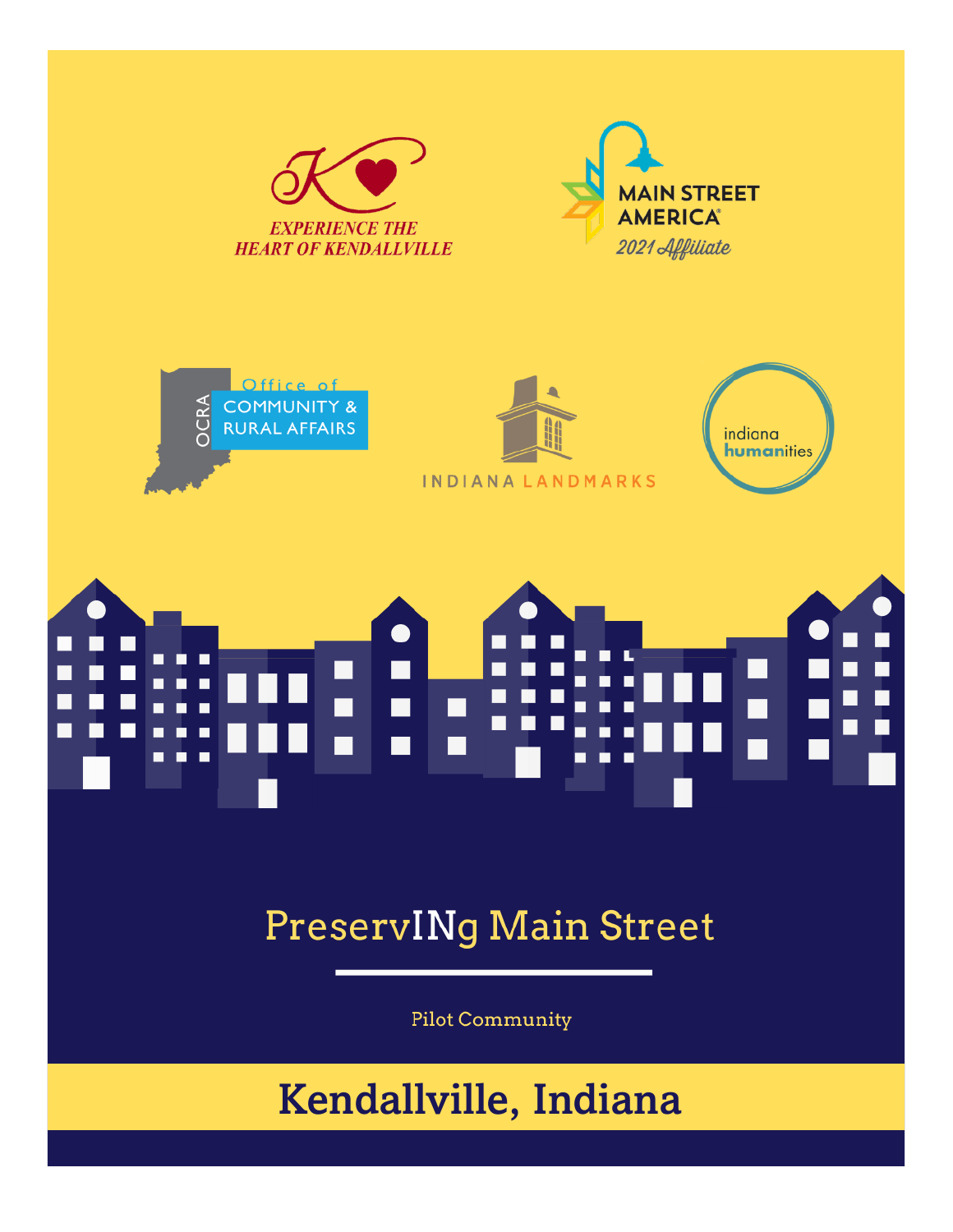## Grant Highlights



**\$2M** In downtown development<br>efforts **and historic preservation efforts**





**10% (\$200,000)**

**Match required**



**\$100,000 placed into an endowment/revolving fund at the Community Foundation for future projects.**

**\$100,000 used for Main Street capacity building, such as hiring a Main Street Manager, securing consultants, or leveraging new downtown investment opportunities.**



**\$20K From Indiana Humanities to implement 2**<br>**Examplement 2 humanities-based projects within the**<br>**COMMUNIST humanities-based projects within the community.**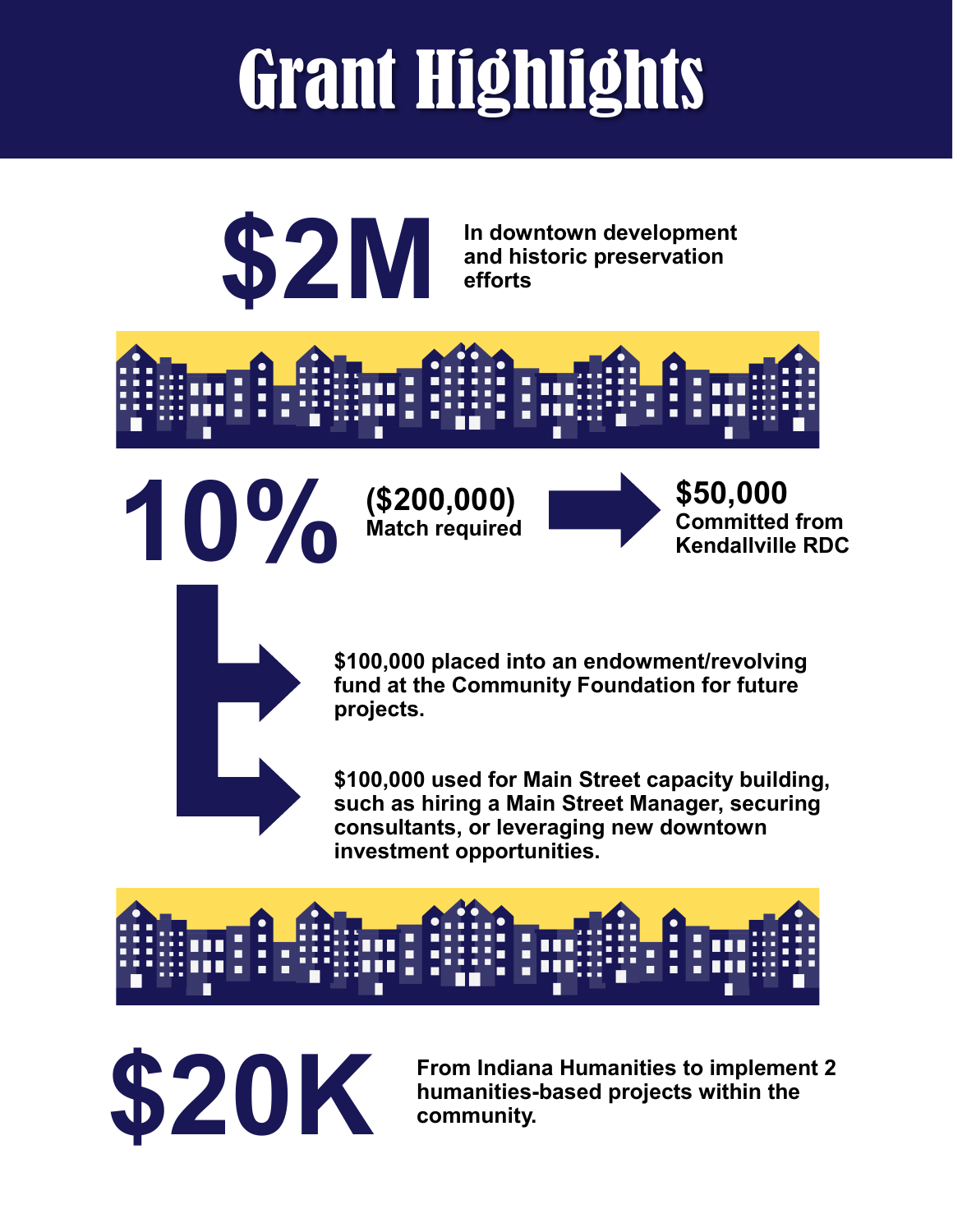## Grant Details

#### **Objectives:**

- **Create a foundation and framework for a sustainable historic preservation ethic**
- **Rehabilitate and preserve historic buildings**
- $\Rightarrow$  Build capacity to support local Indiana Main Street organization and small businesses
- **Ensure a comprehensive downtown revitalization model is developed and able to be replicated**
- **Supply programmatic model and purpose for local collaboration**

#### **Program Overview:**

**\$2M in CDBG Funds will be granted to Kendallville to be used for transformational façade and building improvements over the course of two years.**

• Building owners will work with an architect to submit renderings following an OCRA determined application process. OCRA and Indiana Landmarks will partner to score and award applications.

**The Kendallville Main Street organization and the LUG will be responsible for raising a 10% (\$200,000) match for the project, which could include a mix of private and local funds. The total match must be raised before the end of the 2-year pilot. Of that 10%:**

- 50% will be put in a permanent endowment/revolving loan fund for downtown projects
- 50% will be supplied to the Main Street organization for long-term sustainability.

**Indiana Landmarks will work with the Kendallville Main Street organization and the building/ business owners to provide training and conditions assessments for preservation projects in downtown.**

**Local units of government, along with Indiana Landmarks and OCRA, will assist in using the Indiana state enabling law and model ordinance to develop and adopt a local preservation ordinance, formation of a preservation commission, and designation of a downtown local historic district within the first 18 months. New commission members will be required to attend CAMP training.**

#### **The Kendallville Main Street organization will also implement two humanities-based programs and activities using a \$20,000 Indiana Humanities Grant distributed in two tranches.**

- An "immediate impact" project before March 2022
- Full activation of projects and activities focused on humanities and historic preservation and rooted in their plan

**The Kendallville Main Street organization will also attend trainings provided by Indiana Humanities throughout the project.**

#### **Anticipated Outcomes:**

**Preservation:** Multiple transformational preservation projects in the historic commercial district. Large-scale investment in the historic buildings primes the community for new private investment.

**Community Preservation Ethic:** Community has a greater understanding and appreciation of the economic benefits of investing in historic preservation.

**Increased Main Street Capacity:** Increased capacity of local Main Street organization through National Main Street training, broad-based community collaboration, strengthened relationship with building/business owners, large-scale fundraising campaign.

**Telling the Whole Story:** A partnership with Indiana Humanities is essential to stretching historic preservation to become more interpretive, interdisciplinary, and participatory. By building historic preservation and the public

humanities the results will be more holistic and a downtown that the whole community can take pride in.

**Sustainability:** Local unit of government establishes a historic preservation commission and designates downtown as a local historic district with community-guided design guidelines to protect program investments in preservation projects and ensure future capital projects support and align with the community's preservation ethic. Community-funded endowment/revolving loan fund established to add long-term sustainability for investments and improvements in downtown.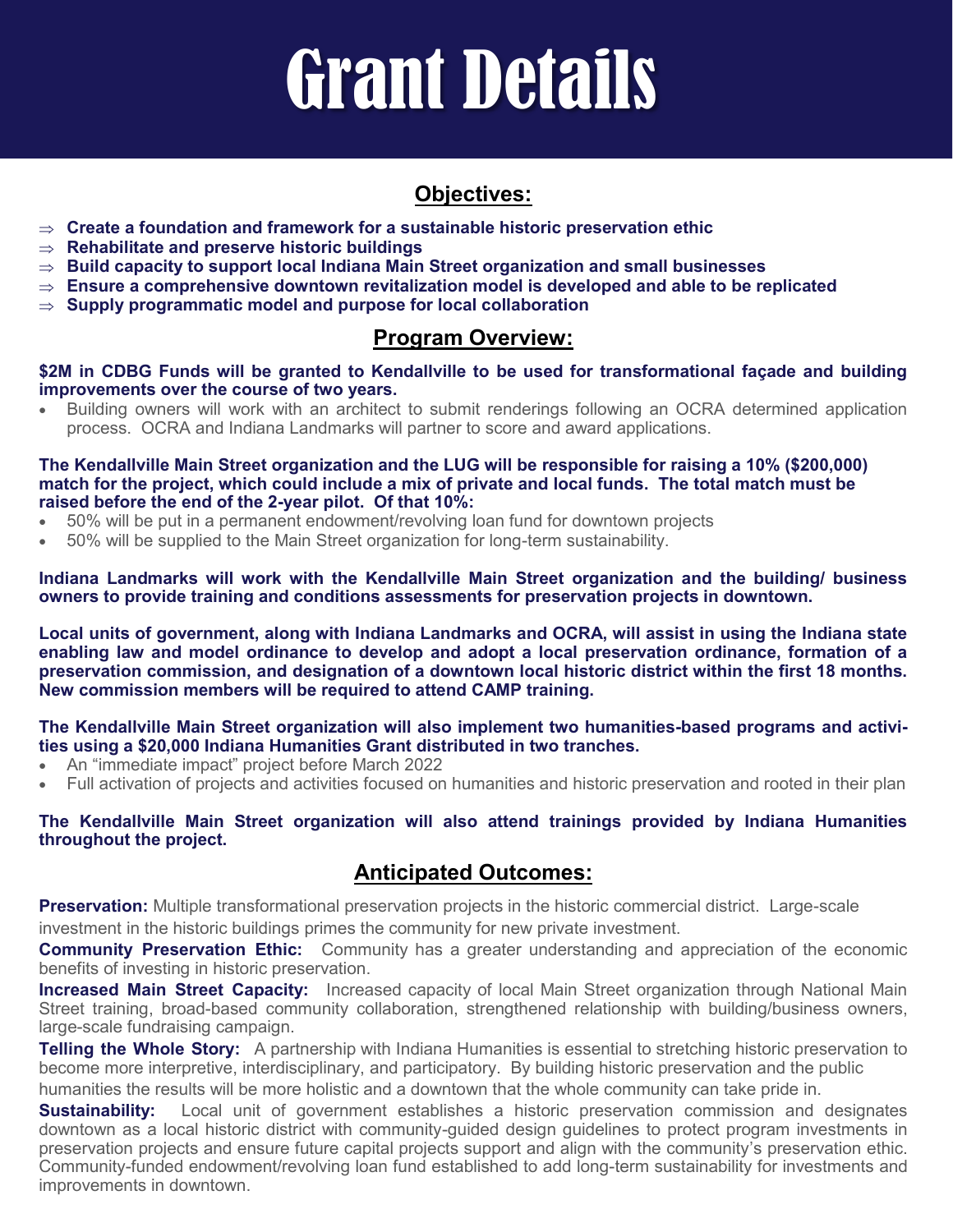## Grant Q&A

#### **What types of projects are eligible for grant funding?**

- Façade projects, including brickwork/tuck pointing, windows, gutters, sealing and structural integrity.
- Projects that preserve the façade of a building, even it if means the interior structure is to be removed.
- Projects that maintain the historical integrity of the building.

#### **What types of projects are NOT eligible for grant funding?**

- Interior work, signage and awnings.
- Façade projects on the rear of buildings.
- Paving projects.

#### **What is the grant timeline?**

- Planning applications are due by February 2022.
- Fundable applications for constructions projects are due by May 2022.
- All projects must be completed by October 1, 2023.

#### **What is the expectation/responsibility of building owners?**

- Building owners will need to sign a Memo of Understanding (MOU) to participate in the program.
- The Kendallville Main Street organization may ask the property owner to provide a match in order to be eligible for grant funding, but it is not required.

#### **What is the role of the Preservation Commission?**

- The Preservation Commission will be composed of members appointed by the mayor and the City Council.
- The Preservation Commission will act a as "stand alone" entity (vs a planning or zoning commission) and will make recommendations to the Redevelopment Commission on future façade grants requests based on their commitment to the historical integrity of a building.
- The Preservation Commission will also review zoning requests before being presented to the Zoning Commission,
- Members of the Preservation Commission will be appointed by the mayor and/or City Council.
- The Preservation Commission will determine the district boundaries, as well as all preservation guidelines to be enacted.

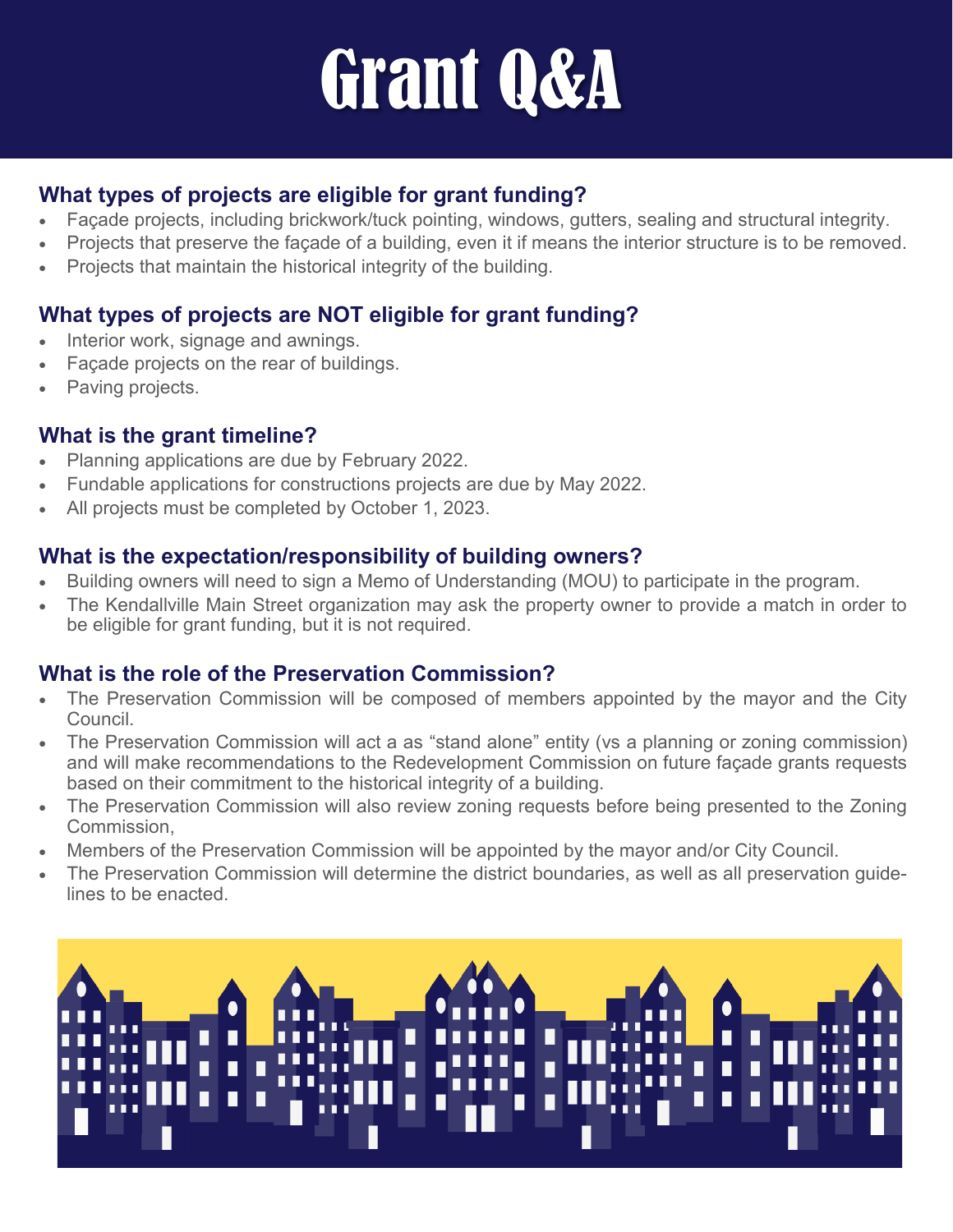## Humanities Project #1

#### **Developing a Cultural Heritage Trail**

**This project will highlight both the architectural legacy of the community, as well as individuals from the Kendallville area who hold historic significance, such as:**

- Author Gene Stratton-Porter, who once had a broom and brush shop in downtown Kendallville
- Arthur Mapes, Indiana Poet Laureate and Kendallville native
- Alvin Strauss, Kendallville native and nationally recognized architect
- Cora Anderson, Kendallville native and African American woman who bravely dressed as a man in the late 1800's to obtain gainful employment
- Larry Baker, a state legislator and flower farmer from Kendallville, who lobbied successfully to make the peony the Indiana state flower
- Harold Urey, a Kendallville native who went on to become a Chemist and won a Nobel Prize

#### **As part of this project, Kendallville will incorporate the following new features:**

- Historical markers placed at high traffic walking areas around Kendallville to educate the community on its rich history
- Large window clings placed on vacant downtown building windows to create excitement about the project, along with the opportunity for self-guided tours to learn about Kendallville's past, while also concealing areas of downtown blight.
- One or more scheduled walking tours (in conjunction with the placement of window clings and/or historical markers) that include educational "reenactments" that help the community understand and appreciate the unique history of Kendallville.







**Cora Anderson Arthur Mapes Gene Stratton Porter**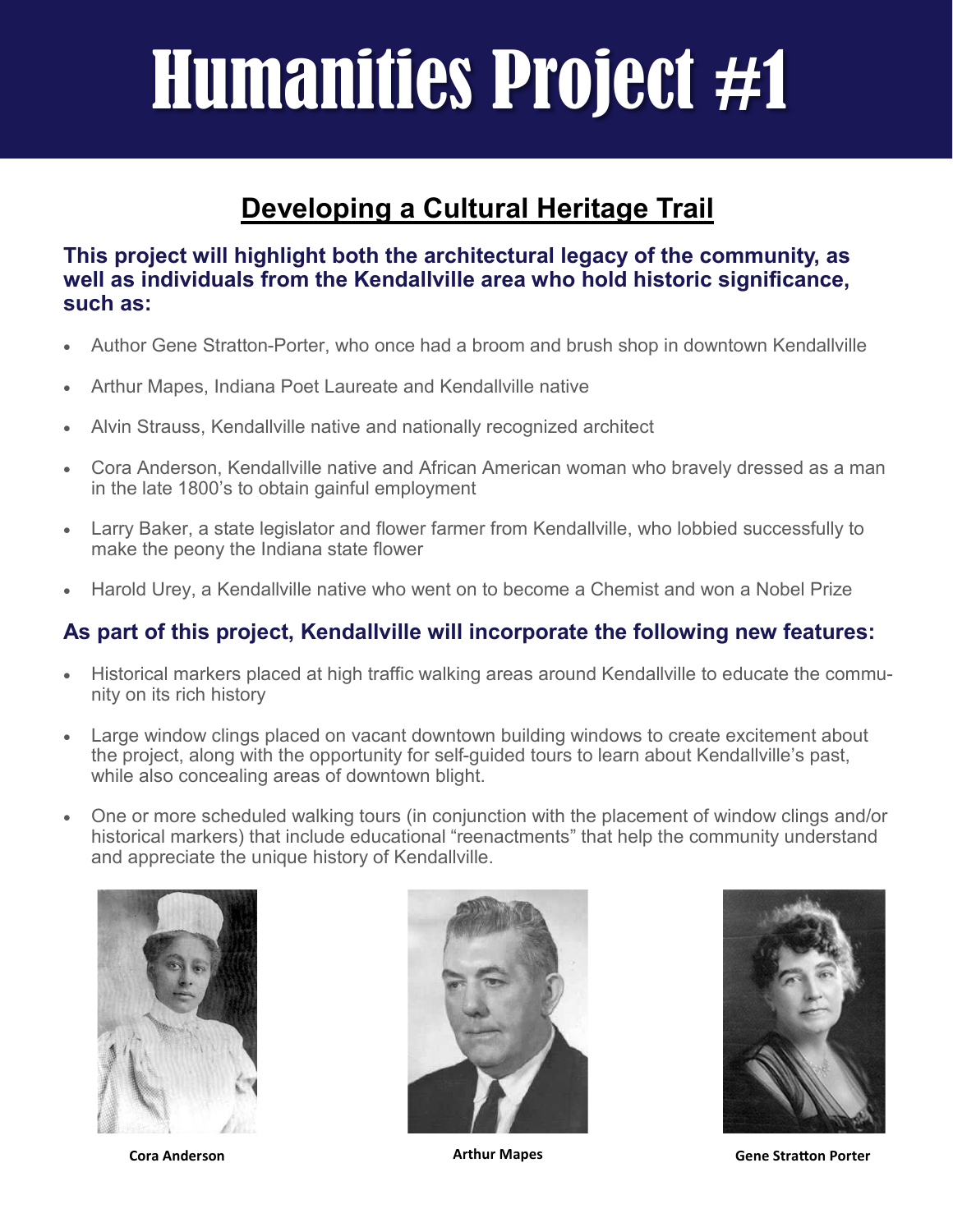## How to Donate

### **SELECT ONE:**

### **T** Mail Your Donation to:

ATTN: Preserving Main Street Project c/o City of Kendallville 234 S Main Street Kendallville, IN 46755

### $\Box$  Donate Online at:

https://www.kendallvillemainstreet.com/donate

 $\Box$  Send Me an Invoice at:

### **Charge My Credit Card:**

| <b>Card Name:</b>   |                     |
|---------------------|---------------------|
| <b>Card Number:</b> |                     |
| <b>Exp. Date:</b>   |                     |
| <b>CCV:</b>         | <b>Billing Zip:</b> |